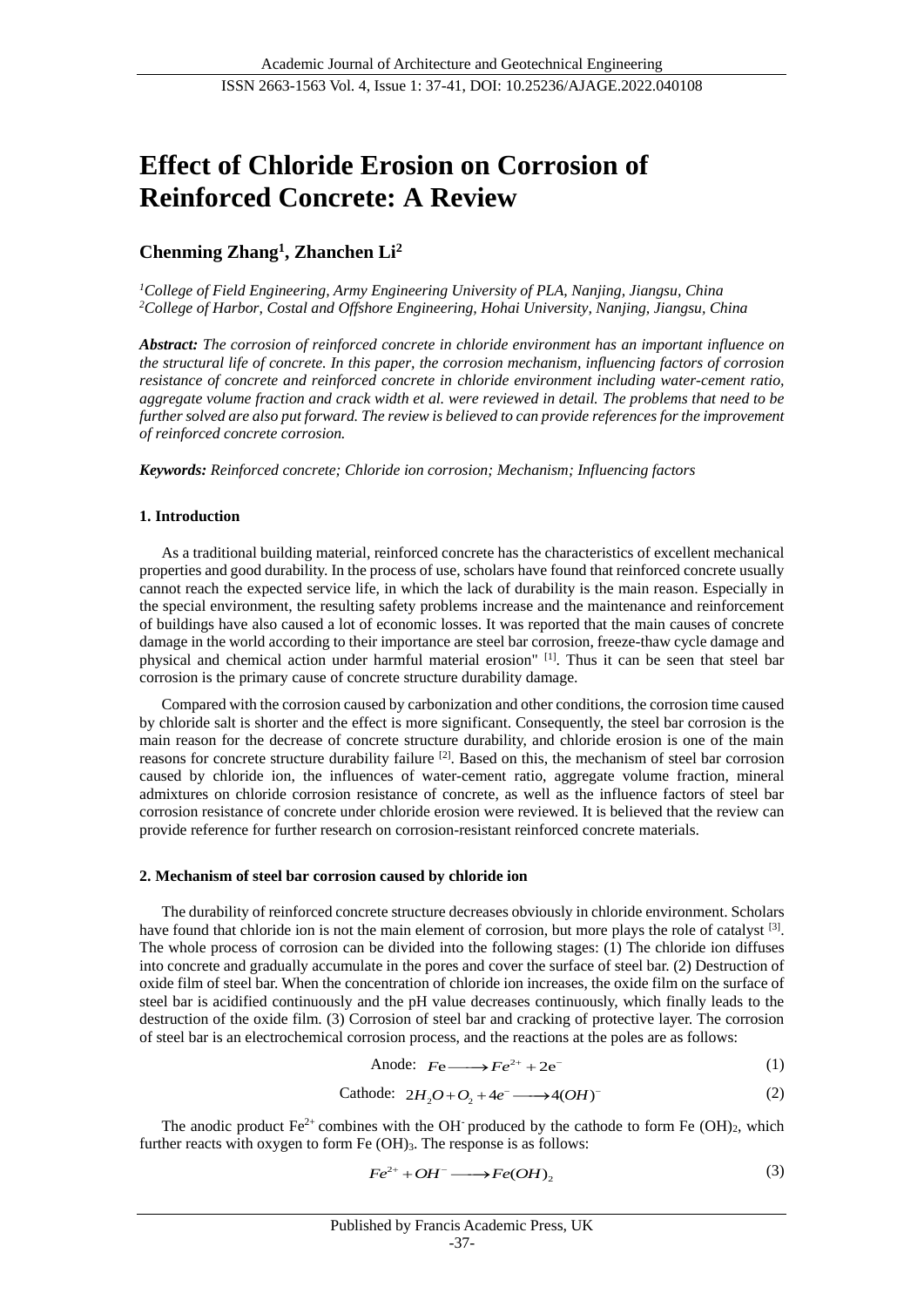$$
4Fe(OH)_2 + O_2 + 2H_2O \longrightarrow 4Fe(OH)_3
$$
\n<sup>(4)</sup>

The residual Fe will continue to react with Fe  $(OH)_3$  to form  $nFe_2O_3$   $mH_2O$  and the product Fe<sub>3</sub>O<sub>4</sub> which has not been completely oxidized. The volume of the product in the whole corrosion process is about 3 times of the amount of steel bars consumed by the reaction. The expansion of the total volume of steel bar and rust increases the force on the concrete cover, which causes the cover to crack when it reaches the ultimate strength of concrete. At the same time, the oxygen and water vapor seeping into the cracks accelerate the corrosion process, which eventually leads to the shedding of the concrete cover and the failure of the structure as a whole.

#### **3. Influencing factors of chloride corrosion resistance of concrete**

#### *3.1. Water-cement ratio*

Some scholars have found that the chloride resistance of concrete can be improved by reducing the water-cement ratio of concrete. Qian et al.  $^{[4]}$  found that the smaller the water-cement ratio is, the higher the compressive strength of the concrete specimen is and the less the internal pores are. This shows that if the concrete shows a relatively dense state, the hindrance of chloride ion penetration into the concrete will become greater and greater [5]. The diffusion effect of ions showed an exponential trend with the increase of water-cement ratio under the condition of chloride erosion. Jin et al. <sup>[6]</sup> used chloride immersion experiment to fit the distribution curve of chloride ion concentration with erosion depth based on Fick's second law. It is concluded that at the same depth, the higher the water-cement ratio is, the higher the chloride ion concentration is. However, the water-cement ratio has a smaller effect on chloride ion diffusion coefficient when the water-cement ratio is too small.

Some scholars used other evaluation indexes to study the effect of water-cement ratio on chloride erosion, such as chloride ion migration coefficient, chloride ion binding ability and so on. Yu et al. [7] studied the chloride penetration depth of concrete specimens with different water-cement ratio using RCM method and found that the smaller the water-cement ratio is, the smaller the migration coefficient is, and the better the resistance of concrete to chloride ion penetration is. Li Peng  $^{[8]}$  found that the chloride binding capacity of concrete increases with the decrease of water-cement ratio. They believed that when the water-cement ratio is reduced, the material structure will become more compact and the pores will be smaller, while the specific area per unit volume will be increased. As a result, the physical adsorption effect of chloride ions is enhanced, thus the binding ability of concrete to chloride ions.

#### *3.2. Aggregate volume fraction*

Some scholars have found that by increasing the aggregate volume fraction of concrete, the diffusion coefficient of chloride ion can be effectively reduced, then the chloride resistance of the material can be enhanced.

In view of the deficiency of the existing theoretical model of chloride ion diffusion in concrete, Zhou et al. <sup>[9]</sup> quantified the effects of water-cement ratio and aggregate volume fraction on chloride ion diffusion coefficient by sensitivity analysis. It was found that the increase of water-cement ratio or the decrease of aggregate volume fraction will lead to the increase of chloride ion diffusion coefficient in concrete. Wei et al. <sup>[10]</sup> measured the effects of different aggregate volume content on the resistivity of concrete by contactless resistivity meter. The resistivity reflects the transport capacity of ions in solution pores. The larger the volume of solid phase is, the weaker the ion transport capacity is, then the stronger the resistance to chloride ion erosion is. It was found that aggregate had a more obvious non-conducting effect with the larger aggregate content when the water-cement ratio was same. In addition, the resistivity of the material also showed an upward trend, and the resistance to ion erosion was enhanced. Overall, the chloride ion transport depth decreases linearly with the increase of aggregate content.

Generally, it can be concluded that the increase of aggregate volume fraction not only improves the bearing capacity of concrete itself, but also restrains the penetration of chloride ion.

#### *3.3. Mineral admixture*

Scholars have found that the addition of mineral admixtures can not only improve the performance of concrete, but also reduce cement consumption, save energy, and produce huge economic and environmental benefits.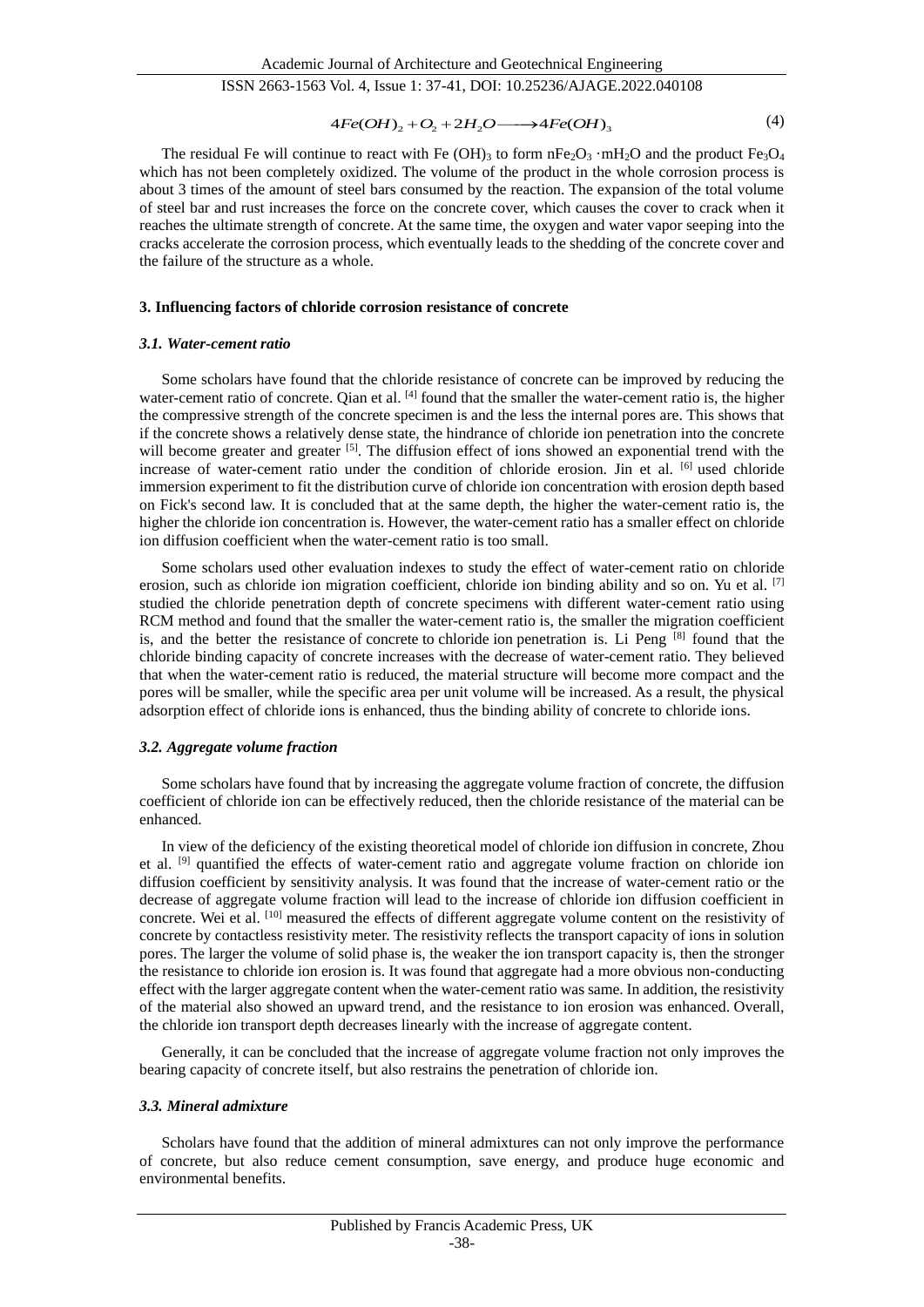Many scholars have studied the effect of fly ash on the chloride resistance of concrete. Most scholars believe that there is the best amount of fly ash to inhibit the chloride corrosion of concrete, but the determination of the optimum content is still controversial. Hu et al. [11] found that the chloride binding capacity of concrete increased at first and then decreased with the increase of fly ash content, and the optimum content was 25%. Dhir et al. [12] found that the best amount of fly ash to inhibit the diffusion of chloride ion in concrete is 50%. When the content of fly ash is more than 50%, it increased the penetration of chloride ion in concrete. This is because a large amount of fly ash will reduce the value of pH in concrete, while a lower pH value will reduce the chemical curing ability of concrete to chloride ion. Feng et al. [13] also believed that 50% of fly ash had the best inhibitory effect on chloride erosion. Overall, it can be seen that the amount of fly ash mixed into concrete should not exceed 50% of the total cementitious material.

Some scholars have also studied the effects of other mineral admixtures on the chloride resistance of concrete. Erhan et al.  $^{[14]}$  found that when the amount of slag powder is more than 50%, the electric flux of concrete has an obvious decline curve, indicating that the addition of mineral powder is of great help to improve the chloride resistance of concrete. Shi [15] compared the effects of silica fume and mineral powder on the chloride resistance of concrete by RCM method, and found that the concrete mixed with silica fume has better chloride resistance.

It was also found that the effect of chloride ion resistance is often better when using a variety of mineral admixtures. Shi et al. [16] used the electricity method and artificial sea immersion method to test the chloride resistance of concrete mixed with only 70% mineral powder and mixed with 21% fly ash and 49% mineral powder. The results showed that the effect of chloride resistance of concrete with multiple mineral admixtures was better than that of concrete with single mixtures. The combination of fly ash and mineral powder complement each other and give full play to their respective advantages.

## **4. Influencing factors of reinforcement corrosion resistance of concrete under chloride erosion**

In the chloride environment, the corrosion of reinforced concrete is mainly related to the concrete itself and environmental conditions. The former is the performance of concrete itself. The effects of water-cement ratio, aggregate volume fraction and mineral admixture on chloride corrosion resistance have been discussed above. These factors affect the corrosion of steel bar by affecting the performance of concrete. On the other hand, the environmental conditions mainly depend on temperature, humidity, critical chloride concentration, types of chloride and so on. In this section, the effects of environmental conditions and other factors on the corrosion resistance of concrete are discussed in detail.

It was reported that the crack has an obvious effect on the corrosion rate. Chen et al.  $[17]$  took the reinforced concrete slabs under continuous load as the experimental object to study the effect of cracks on the corrosion rate of steel bars under the environment of chloride immersion. The results showed that when the crack width of concrete surface is not larger than 0.11mm, the chloride ion diffusion rate is less affected. However, the chloride ion diffusion rate increased significantly with the increase of crack width. The chloride ion diffusion rate was almost no longer affected by the change of crack width when the crack width increased to 0.3mm. The transition zone between steel bar and concrete interface also has an important influence on the corrosion of steel bar. Soylev et al. [18] have found that the occurrence of pores in the interface transition zone increased the corrosion probability and speed of steel bar due to vibration, water secretion, heterogeneity and so on.

Enevoldsen <sup>[19]</sup> found that the relative humidity of concrete had a great influence on the broken blunt steel bar. The corrosion reaction of steel bar will stop when the relative humidity is lower than a certain critical value. Some scholars [20] have come to the conclusion that when the relative humidity is 80%- 90%, it is most suitable for the diffusion of the combination of ions and gases. As a result, the corrosion rate of steel bar is increased to the maximum value.

Many scholars have studied and discussed the influence factor of chloride ion critical value of steel bar corrosion in chloride environment. It was reported that the thickness of the protective layer was positively correlated with the critical chloride concentration of steel bars, and the water-cement ratio was negatively correlated with the critical chloride concentration of steel bars  $[21]$ . Ba et al.  $[22]$  found that the higher the water-cement ratio is, the lower the critical concentration of chloride ion is. The addition of mineral admixture reduced the critical concentration of chloride ion, but at the same time improved the chloride corrosion resistance of concrete.

The oxygen concentration in the material also has a great influence on the corrosion rate of steel bar.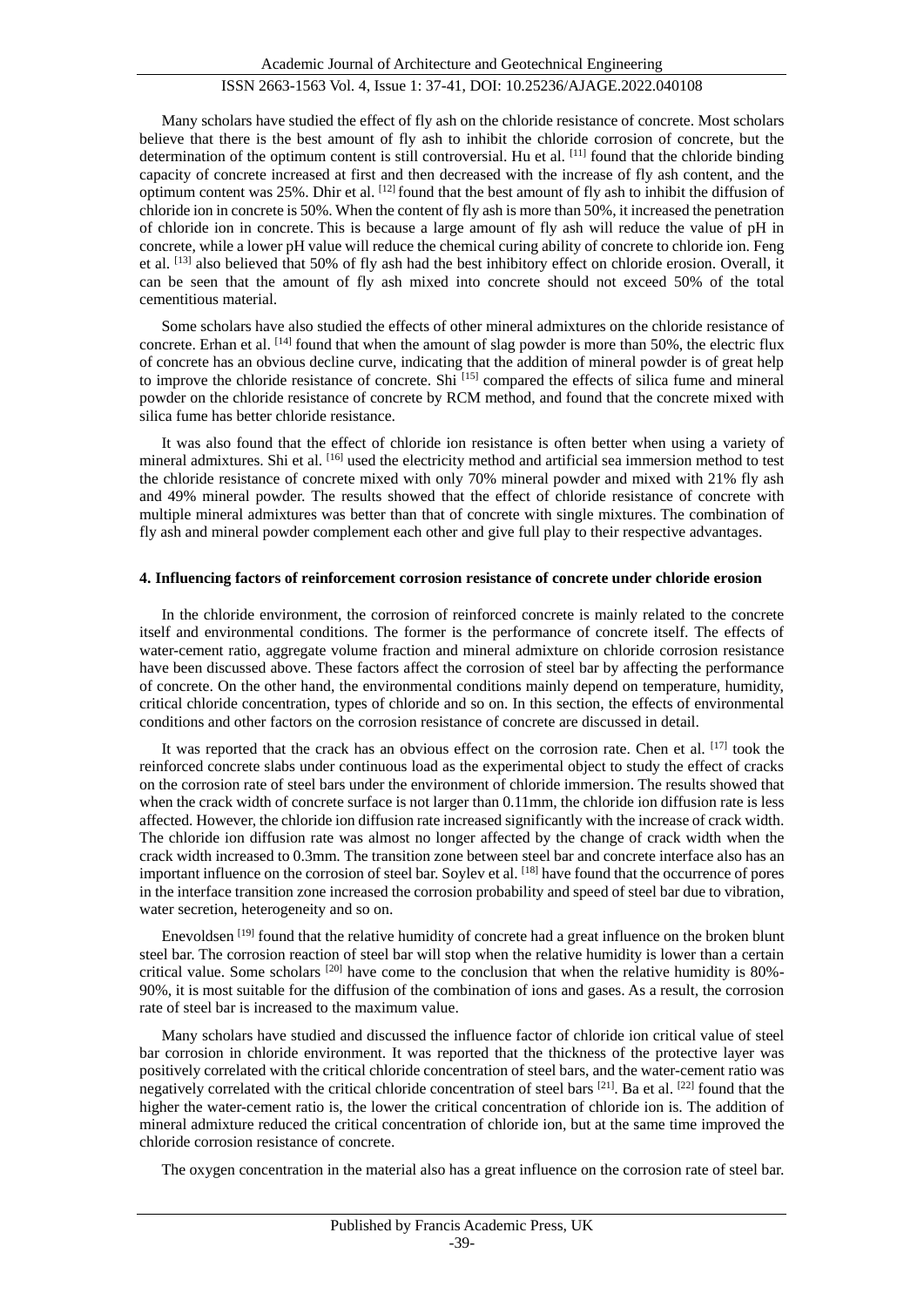Zhou et al. <sup>[23]</sup> measured the corrosion current density and corrosion amount of steel bar under different oxygen concentration and environmental humidity. The results showed that the corrosion rate of steel bar increased with the increase of environmental humidity, but decreased rapidly when the humidity reaches 95%RH. The corrosion rate increased with the increase of oxygen concentration when the humidity and the internal saturation of concrete is high.

## **5. Conclusions**

Taking the corrosion of reinforced concrete as the main research object, this paper introduces the mechanism of steel bar corrosion caused by chloride ion, and summarizes the influence factors of chloride corrosion resistance of concrete, eg., water-cement ratio, aggregate volume fraction, mineral admixture and so on. The main conclusions are as follows:

1) The smaller the water-cement ratio of concrete is, the stronger the resistance to chloride corrosion is. At the same time, it is necessary to control the influence of curing conditions.

2) The larger the aggregate volume fraction of concrete is, the stronger the chloride resistance is.

3) The proper addition of mineral admixture can significantly improve the chloride resistance of concrete. It is generally believed that the content of fly ash should not exceed 50%, and the compound addition of fly ash, mineral powder and silica fume has better anti-chloride erosion effect than that of single addition.

4) In addition to water-cement ratio, mineral admixture and other factors affect the corrosion of steel bar by affecting the chloride corrosion resistance of concrete. The concrete cracks, steel bar-concrete interface transition zone, concrete relative humidity, critical value of chloride ion, oxygen concentration also have important influences on steel bar corrosion.

The corrosion of reinforced concrete under the condition of chloride salt is a problem of the joint action of many factors. At present, most studies only start from one aspect, and less consideration is given to the joint action of several factors. In addition, there are differences in steel bar corrosion between laboratory environment and natural exposure conditions. In order to solve the difficulties in practical application, the corresponding relationship between them is also a key problem to be considered in the next step.

# **References**

*[1] Mehta P K. Durability of concrete--fifty years of progress [C]. Special Publication, 1991,(126):1-32. [2] Jin Weiliang, Zhao Yuxi. Review and Prospect of durability research of concrete structures [J]. Journal of Zhejiang University (Engineering Edition), 2002, 36(4): 371-380.*

*[3] Zhang Daiju, Wang Pengfei. Study on rust expansion cracking of reinforced concrete structure under chloride attack: A review [J]. Journal of University of Shanghai for science and Technology, 2017(4): 389-395.*

*[4] Qian Baolin, Li Yuanfang. Influence of ratio of water to cement on corrosion of steel bar in hydraulic concrete [J]. Yunnan Water Power, 2018, 34(1): 54-55.*

*[5] Fu Qiaoying, Somh Ronggui, Yan Yongdong. Effects of water cement ratio and stress level on chloride ion transport in concrete [J]. Silicate Notification, 2016(8): 2378-2382.*

*[6] Jin Jun, Wu Guojian, Weng Jie. Experimental study on influence of water-cement ratio on chloride diffusion coefficient and carbonization rate of concrete [J]. Silicate Notification, 2011, 30(4): 943-949. [7] Yu Xiashen. Effect of water-cement ratio and additives on chloride ion permeability of concrete [J]. Journal of Dalian university, 2017, 38(6): 47-49.*

*[8] Li Peng, Yang Dingyi, Yu Junbao, Wang Zhanfei. Effect of sulphate environment and water-cement ratio on chloride ion binding capacity of concrete[J]. Concrete,2014(8):23-26.*

*[9] Zhou Xinzhu, Zhang Jian, Zheng Jianjun. Two-step analytical method for predicting chloride ion diffusion coefficient of concrete [J]. Journal of Zhejiang university of technology, 2015, 43(6): 695-698. [10] Wei Xiaosheng, Xiao Lianzhen. Determination of development stage and dynamic parameters of concrete structure formation by resistivity method [J]. Silicate Notification, 2013, 41(2): 171-178.*

*[11] Hu Die, Ma Haiyan, Yu Hongfa. Effect of mineral admixtures on chloride binding capacity of concrete [J]. Silicate Notification, 2009, 37(1): 129-134.*

*[12] R.K.Dhir, M.R. Jones. Development of chloride-resisting concrete using fly ash [J]. Fuel, 1999, 78(2): 137-142.*